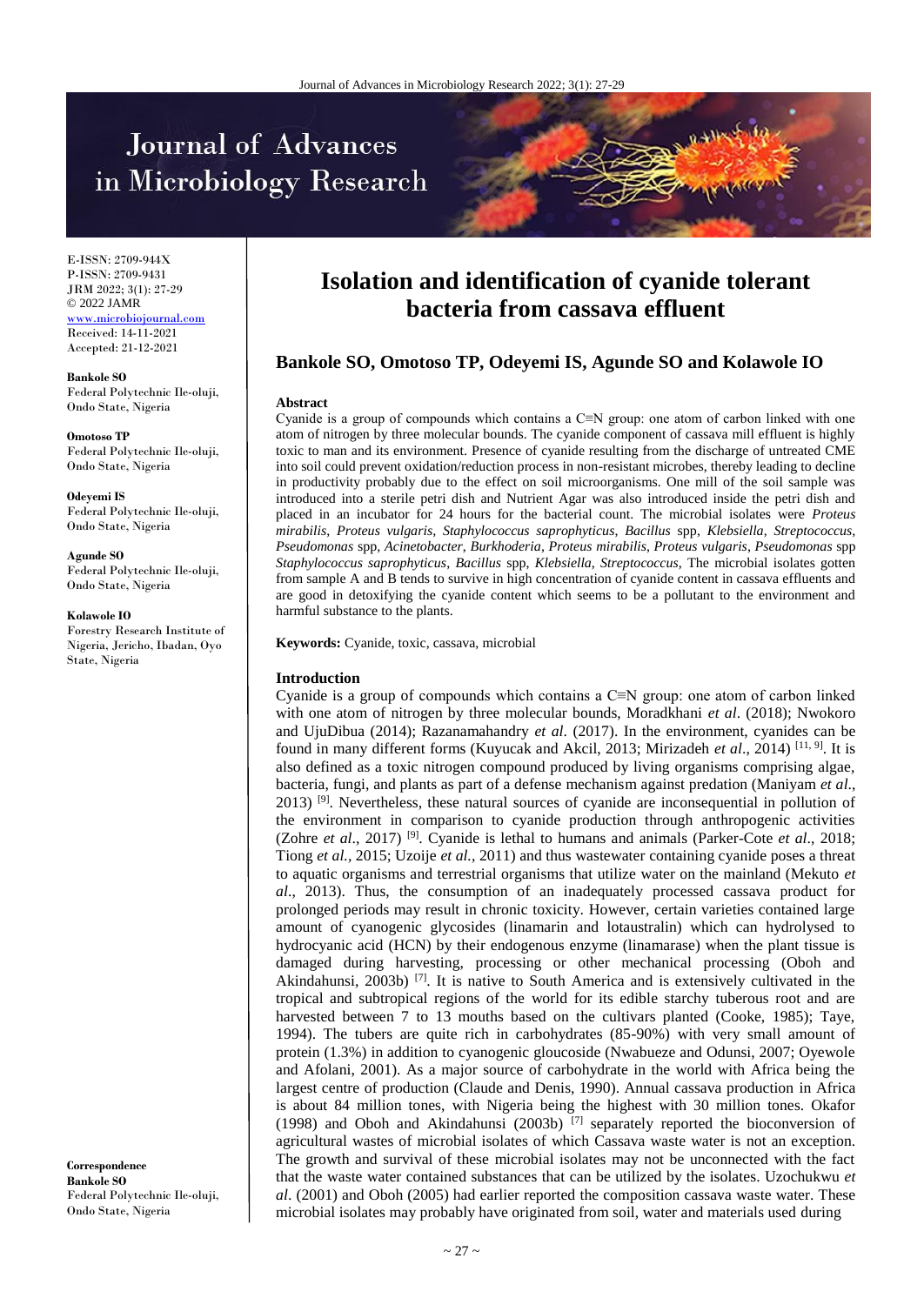the processing of cassava, while the variations of the isolates may be due to the handing process and the prevailing environmental conditions. Therefore, the isolates can be said to be transient microorganisms surviving only in the absence or low cyanide and/ or other inhibitory substances in cassava (Olowoyo *et al*., 2001). FAO (2008) found that, the total bacteria (Lactobacilus planetarium, *Pseudomonas aeruginosa*, *Bacillus* spend *vitro* spp). Obtained from the contaminated soil with cassava effluent wasmore in the soil than that inthe soil without contaminant. According to Nwankwo *et al* (2005). Organisms isolated during the fermentation of cassava tubers as practicefor "fufu" production included *Bacillus* subtilis, *Pseudomonas* alealigenes, Lacto *Bacillus* planetarium, Leuconostic mensenteriodes and *Pseudomonas aeruginosa*. Oboh (2005) identified two important wastes that are generated during the processing of cassava tubers to include cassava peels and the liquid squeezed out of the mash. The bioconversion of the cassava wastes have been documented (Antia and Mbongo, 1994, Oboh, 2005). The (waste water) contains heavy loads of microorganisms, lactic acid, lysine (from L. coryneformis), and amylase (from *L. delbruckii*) capable of hydrolyzing the glycosides (Raimbault, 1998; Akindahunsi *et al*., 1999) [7]. Cassava roots can be industrially applied for obtaining starch and flour. However, cassava industries generate some undesirable sub-products, such as solid residues and a liquid effluent named manipueira, which may represent a major disposal problem due to the high organic charge and toxic potential, resulting from the presence of cyanoglucosides. Cyanoglucosides are secondary metabolites produced by several plant species used in animal and human diets, such as: apple, bamboo shoot, cassava, cherry, lima bean, maize, oat, peach, papaya, sorghum and wheat. These compounds are dispersed throughout the plant organs, mostly in nonedible parts, but may become concentrated in edible roots and leaves, as in the case of cassava. Besides large quantities of soil, discharged wastewater contains a number of contaminating substances. The objective of this research is to isolate and identify bacteria tolerant to cyanide in cassava effluent.

#### **Methodology**

#### **Sample Collection Technique**

Soil samples were collected using the transect survey (straight line) method. Soil samples (polluted) were collected at different points though, in the same town at depth of 10 to 15 centimeters using soil Auger. The samples were collected into different polythene bags and transported to Federal polytechnic ileoluji Biology laboratory for microbial analysis.

#### **Sterilization of Equipment and Materials**

Glass wares such as test tubes, Petri dishes were sterilized by standard methods as described by Cheesborough (2000) and Pelczar *et al*. (1986). Forceps, spatulas and slides were also sterilized by hot air oven at a temperature of 105oC for 2 hours. Wire loops were sterilized by flaming to red hot.

#### **Preparation of the Samples**

The samples were used fresh for the microbial analysis to avoid loss of some members of microbial flora also, to avoid contamination. One gram (1g) of each sample was measured and dispensed in 10ml test tube of sterile distilled water. An aliquot of each sample was used for microbial analysis.

#### **Preparation of media**

#### **Preparation of Nutrient Agar (NA)**

This was prepared according to the manufacturer's instructions. Twenty eight grams (28g) of dehydrated Nutrient Agar base medium was dissolved in about 1000ml of distilled water. The mixture was heated in a water bath until the Agar melted. It was made up to 1 litre and its PH checked to conform to the standard (7.2 to 7.6). The prepared medium was used for plate preparation. Before sterilization of the medium, a part of it was dispensed in 15ml volume into McCartney bottles. These and the other remaining portion were sterilized in an autoclave at 121oC and 15Psi for 15minutes. After autoclave, the McCartney bottles with sterilized medium were arranged in racks to cool and gel in a slanted position to form sterile Agar slants used for sub cultures. The bulk of the medium was allowed to cool to 45oC before it was aseptically poured into sterile Petri dishes to form agar gel used for bacterial propagation.

#### **Determination of Bacteria counts**

#### **Serial dilution of Cassava Effluent Samples**

Five – fold serial dilution of the cassava effluent sample was prepared as defined by cheesbrough (2006). Ten (10) mill of distilled water was measured in a test tube and one (1) gram of the sample was measured inside the ten (10) mill of distilled water. Thereafter, one (1) mill of the cassava effluent sample was transferred to the next test tube until the fifth test tube which gave the dilution factor of  $1\times10-5$ .

#### **Inoculation and Enumeration**

Aliquot 1ml of five - fold serial dilution of the cassava effluent samples was inoculated into the Nutrient agar plates applying pour plate method (Cheesbrough 2006). The Inoculated petri dishes were incubated for 24 hours in an incubator for the enumeration of the total bacterial counts.

#### **Preparation of pure cultures of Isolates**

After incubation and establishment of growth, Nutrient Agar plate were observed for discrete colonies. Inoculums from such discrete colonies were aseptically taken and sub cultured into sterile nutrient agar slants. Nutrient Agar slants were incubated at 37°C for 24 hours. This pure culture of bacteria obtained were used for identification.

#### **Identification of bacterial Isolates**

Each bacteria isolates to be identified was subjected to systematic step by step analysis and examination as described by Cheesbrough (2000). At the end, the characteristics of individual isolates were matched against those in Buchanan and Gibbons (1974).

#### **Results**

**Table 1:** Isolates identified

| <b>Samples</b> | Isolates identified.                                |
|----------------|-----------------------------------------------------|
| Sample A       | Proteus mirabilis, Proteus vulgaris, Staphylococcus |
|                | saprophyticus, Bacillus spp, Klebsiella,            |
|                | Streptococcus, Pseudomonas spp                      |
| Sample B       | Acinetobacter, Burkhoderia Proteus mirabilis,       |
|                | Proteus vulgaris, Pseudomonas spp Staphylococcus    |
|                | saprophyticus, Bacillus spp, Klebsiella,            |
|                | Streptococcus,                                      |

The results obtained herein revealed the isolation of